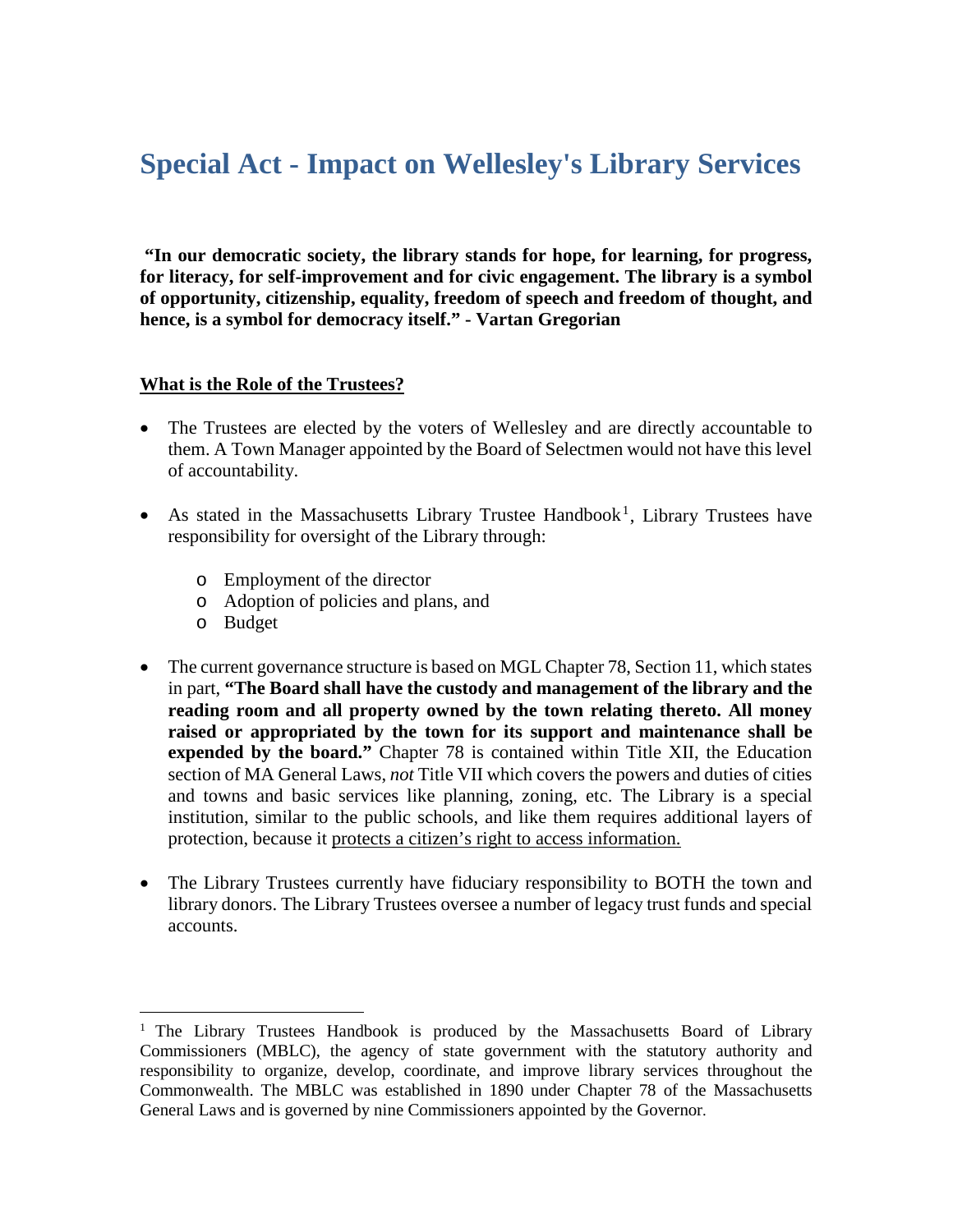#### **What are the problems with the Special Act?**

- The Special Act proposal fails to recognize that the library is an institution within the town, not simply a town department. The Wellesley Free Library is a complex institution, governed by state, regional and professional requirements.
- The Special Act removes virtually all authority from the Library Trustees, making it difficult for them to carry out their mission. The Special Act removes powers granted to the Library Trustees in MGL Chapter 78, Section 11, namely:
	- o The Library Director will be hired by the Town Manager with limited input from the Library Trustees. He/she will report to the Town Manager, be evaluated by the Town Manager, and can be fired by the Town Manager.
	- o The Town Manager will have the ability to cut specific library programs and services through the budgeting process.
	- o The library budget will be presented to Advisory and Town Meeting as part of the Town Manager's consolidated budget, reducing the ability of the Library Trustees to advocate for the needs of the Wellesley Free Library.

**The Library Trustees are envisioned in the Town Manager proposal as a policymaking body only. But no entity can implement policy without control over staff or budget.** 

## **Why is this bad for the Wellesley Free Library?**

- **Most towns in the Commonwealth recognize that library Trustees need to have management authority in order to protect library services.** In over 86% of towns with elected Library Trustees, those Trustees have supervisory authority over the Library Director.
- **Increased centralized bureaucracy is diametrically opposed to needed flexibility.**  The Library is a town service that residents use by choice. The Wellesley Free Library is assessed against neighboring libraries, bookstores, the Internet, and local cultural organizations. Good customer service is a requirement. Complicating this, the way patrons of the  $21<sup>st</sup>$  century are using libraries is rapidly evolving. The organization must be flexible, and able to adapt to changing customer needs.
- **The Library operates under unique state guidelines and has multiple requirements for certification.** In order to be certified (which gives patrons access to the Minuteman Library Network and the Wellesley Free Library access to state grants and state aid – around \$40,000 in FY15), the Wellesley Free Library must meet specific state requirements for material spending, budget increases, hours/days open,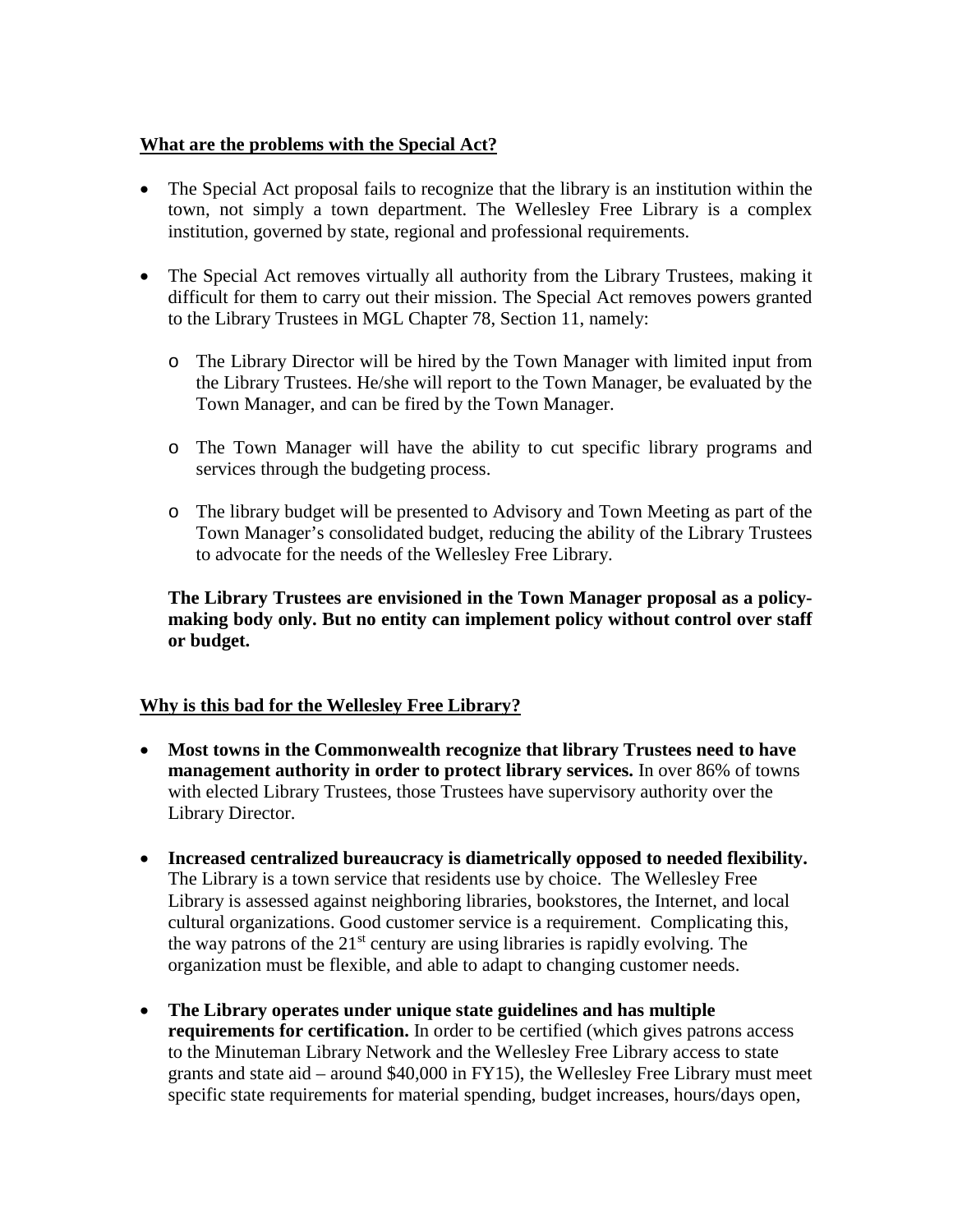and staff. The library submits annual financial reports to the State to verify that it meets the requirements.

- **The Trustees are responsible for strategic direction, not just policies.** The Wellesley Free Library is required to submit a 5-year plan to the state, which is then required to be updated annually.
- **The Trustees have a fiduciary responsibility to donors.** Roughly 20% of the library budget each year is funded through donations. Donors give in order to enhance the services at the library, not to replace tax dollars. Trustees advocate for library interests within town government which helps to maintain tax funding for core services. Much of what residents associate with the excellence of the Wellesley Free Library (computer classes, programs, new material formats) is only possible because of donations. No other department in Town relies to this extent on donations. Donors need confidence that their donations will be spent prudently.
- **The Trustees serve as a buffer between staff and Director during union negations.** Department supervisors are part of the staff bargaining unit. Only the Library Director, Assistant Library Director, IT Director, and Administrative Assistant are not in a staff union. It is important for the ongoing operations of the library that the staff understand that it is the Elected Trustees on the other side of the bargaining table, not simply the Library Director and senior Town staff.
- **There is no value to the Library Director in having career mobility within the town – Being a Library Director is a profession.** Library Directors have a specialized degree (Masters in Library Science) and training. They move from library to library, not within the town.

## **Is the current system of government working?**

- **The Wellesley Free Library is one of the most respected libraries in the State and is a "town department of departments."** Our library circulates more items per capita than any of the 20 largest libraries in the state. Each year, over 370,000 patrons visit and over 243,000 books are circulated and 1200 residents take advantage of Library programs. Over 60 employees work at the library, which is open 7 days per week (even during snowstorms). In spite of this heavy traffic, the main library building looks as good as it did on the day it opened, over 11 years ago. Last year the Massachusetts Library System (MLS) bestowed the first ever "Stronger Together Award" upon the Wellesley Free Library. This award celebrates a Massachusetts library or group of libraries, an individual or group of individuals, or a professional organization that contributes to strengthening the Massachusetts library community.
- **The Library successfully collaborates with virtually every Town department and community organization**. Programming is coordinated with the Council on Aging, the Wellesley Public Schools, the Recreation Department, and the Wellesley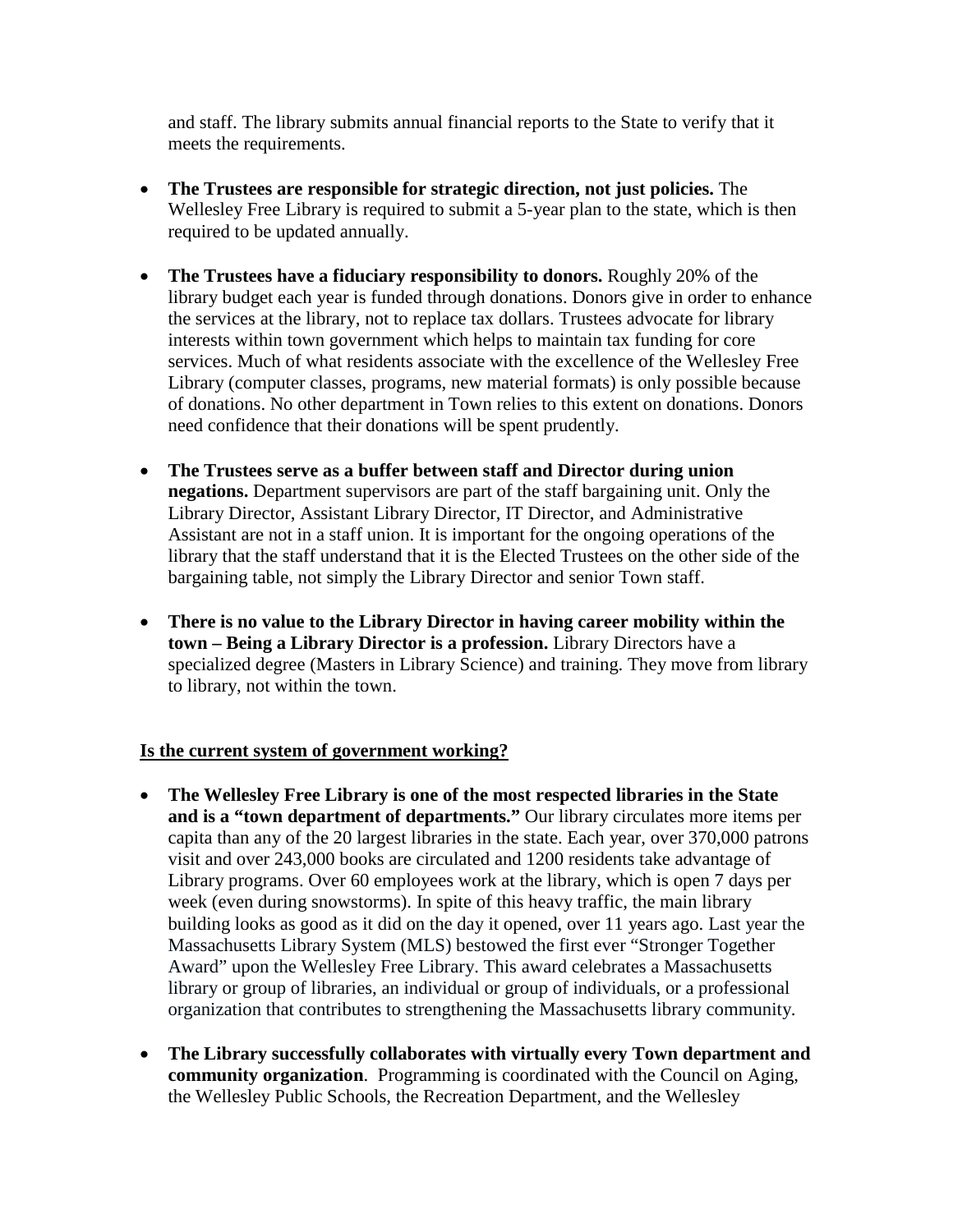Sustainable Energy Committee, to name a few. Wellesley Media is a strong partner in the advancement of technology at the Library. "Wellesley Reads" are coordinated with Mass Bay Community College and the World of Wellesley. And, the successful English as a Second Language program was created in collaboration with the Fund for Wellesley and Wellesley Friendly Aid. At the Wellesley Free Library collaboration is the way we do business.

• **The Wellesley Free Library is a large, active, successful operation – a town department of departments**: Over 60 employees, and over 370,000 patron visits last year. The library is open 7 days a week, even during snowstorms.

# **FAQs**

- Do the Library Trustees oppose the concept of a Town Manager?
	- o The Library Trustees support improvements in Town Government that would lead a more effective government for Wellesley. We have specific concerns about the current proposal as it impacts the Library.
- Can the current bylaws be amended to fit the needs of the Wellesley Free Library?
	- o Yes. The Library Trustees believe that bylaw changes can be written in such a way that the Wellesley Free Library can continue its tradition of excellence.
- Are there any overarching concerns of the Library Trustees?
	- $\circ$  On March 15<sup>th</sup>, citizens of Wellesley will be asked to decide if they are in favor of Wellesley moving to a more centralized form of government associated with the hiring of a Town Manager. This change would be a significant one for Wellesley. There is an enormous amount of documentation to digest in an extremely short period of time. While many citizens might view the general recommendation as advantageous, there are many details in the implementation that need to be made in way that is consistent with the goals of our community. As they say, "The devil is in the details." The Library Trustees urge everyone to take the time to truly understand what this change in government would mean for our community.